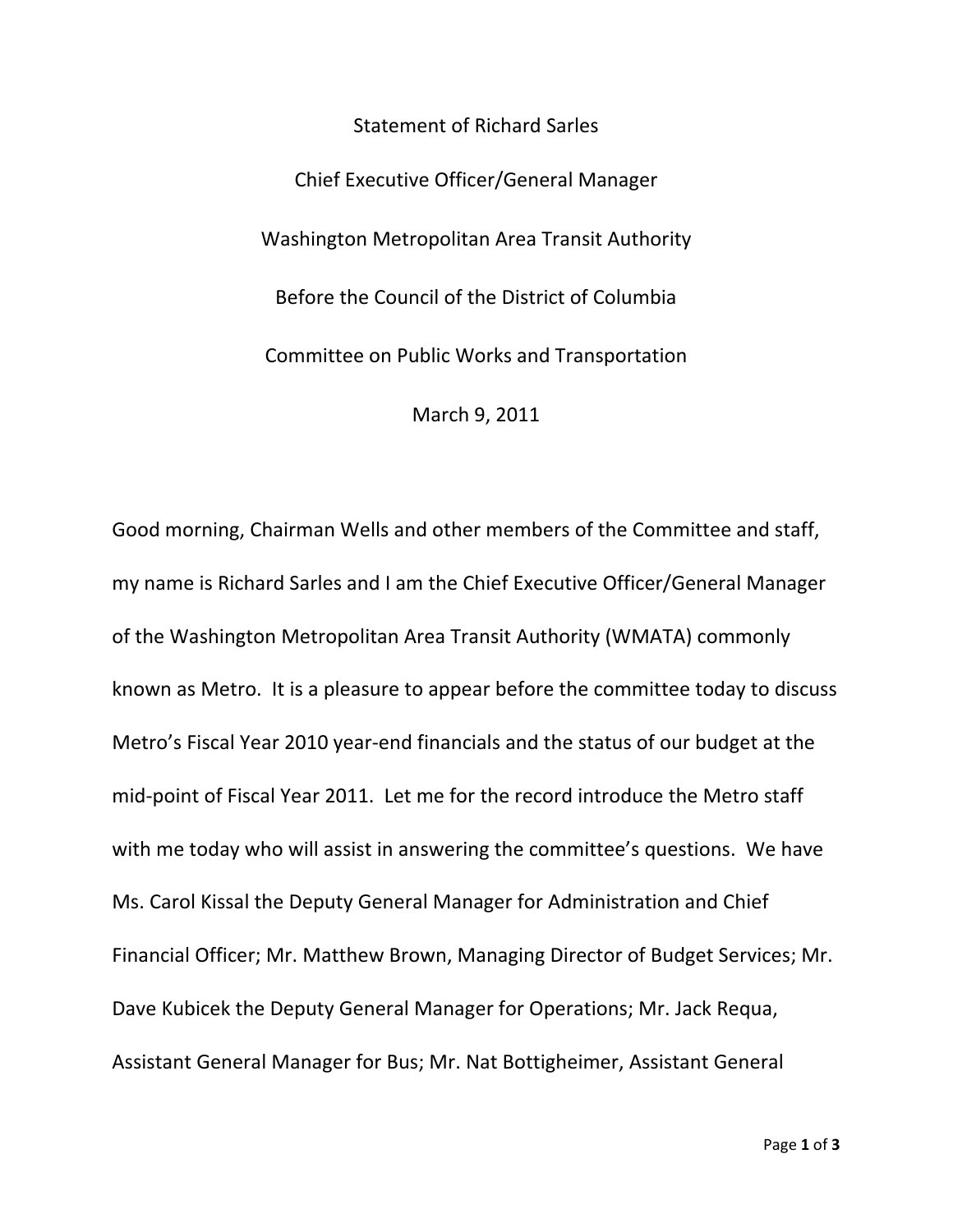Manager for Planning and Joint Development; Chief Michael Taborn of the Metro Transit Police; and Ms. Barbara Richardson, Assistant General Manager for Customer Service, Communications and Marketing.

Before, I get into the budget and spending details for Fiscal Year 2010 and the first half of Fiscal Year 2011 let me take a moment to update you on the current situation in regard to our PRIIA funding. As you know, the House version of the federal Fiscal Year 2011 continuing resolution eliminated the \$150 million of PRIIA funding. The PRIIA legislation required our local partners – the District of Columbia, the State of Maryland and the Commonwealth of Virginia to match the federal funds by providing \$50 million each for a total additional \$150 million. Therefore the elimination of the federal funding could jeopardize the entire \$300 million.

On a more positive note, the Senate Appropriations Committee version of the bill released last Friday restores the PRIIA funding.

I want to assure the Council and the citizens of the District of Columbia that we are working diligently to ensure that the \$150 million is restored in the final version of the continuing resolution. Metro's Board of Directors, our senior